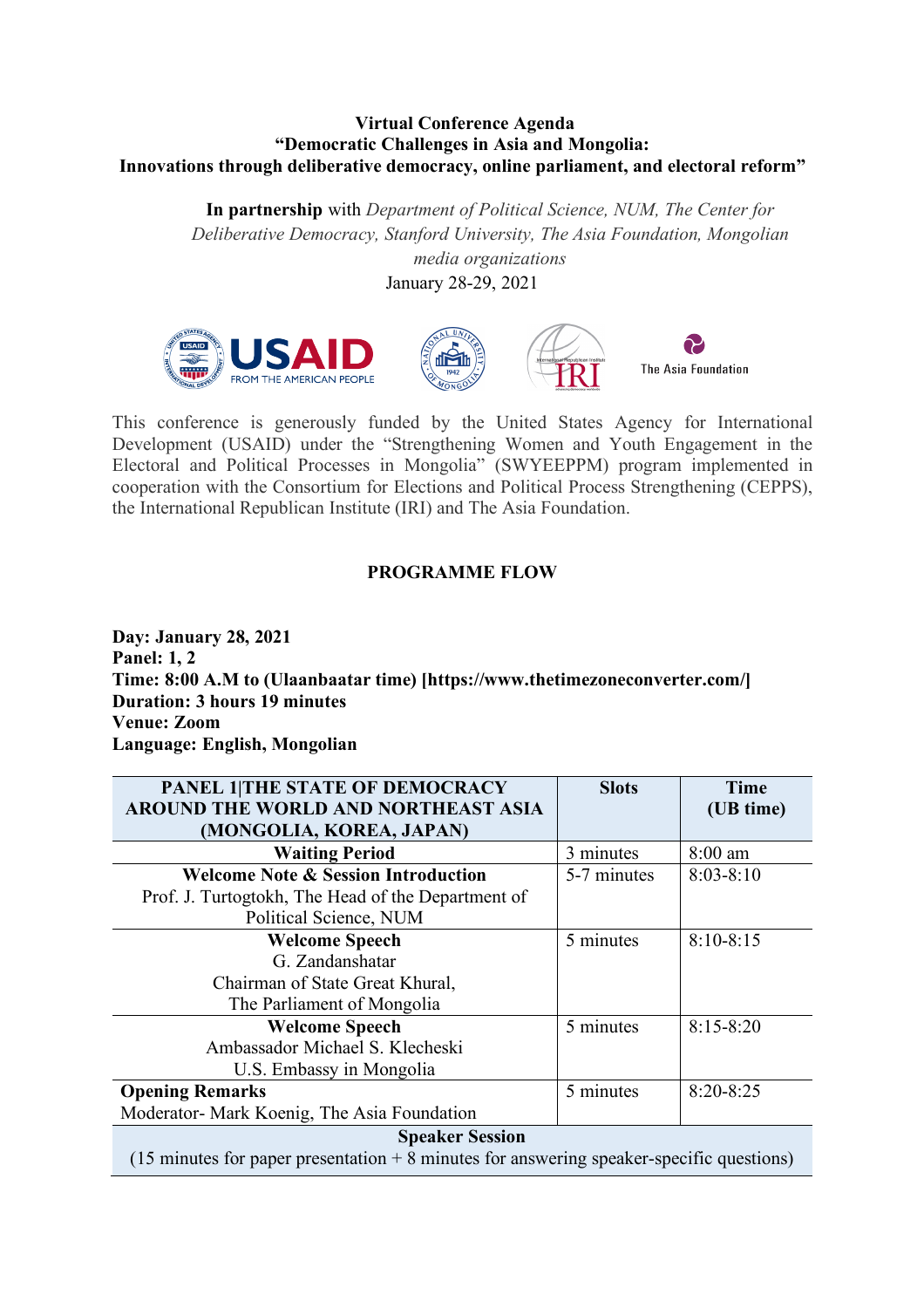| THE STATE OF DEMOCRACY AROUND THE                  | 23 minutes | $8:25 - 8:48$ |
|----------------------------------------------------|------------|---------------|
| WORLD                                              |            |               |
|                                                    |            |               |
| Professor Larry Diamond, Stanford University       |            |               |
| Senior Fellow, the Freeman Spogli Institute for    |            |               |
| International Studies, the Hoover Institution      |            |               |
| KOREA'S DEMOCRATIC DECAY                           | 23 minutes | $8:48-9:11$   |
|                                                    |            |               |
| Professor Gi-Wook Shin, Director, Shorenstein Asia |            |               |
| Pacific Research Center, Stanford University       |            |               |
| THE STATE OF DEMOCRACY IN MONGOLIA                 | 23 minutes | $9:11 - 9:34$ |
|                                                    |            |               |
| Associate Professor, D. Bumdari                    |            |               |
| Lecturer D. Badamdash                              |            |               |
| Department of Political Science, NUM               |            |               |
| <b>Interval- Engaging Activity</b>                 | 5 minutes  |               |

| <b>PANEL 2 DELIBERATIVE DEMOCRACY AS A</b>                                                           | <b>Slots</b> | <b>Time</b><br>(UB) |
|------------------------------------------------------------------------------------------------------|--------------|---------------------|
| <b>POLICY-MAKING TOOL</b>                                                                            |              | time)               |
| <b>Waiting Period</b>                                                                                | 3 minutes    |                     |
| <b>Opening Remarks</b>                                                                               | 5 minutes    | 9:42-9:47           |
| Moderator- Dr. Niels Hegewisch, FES                                                                  |              |                     |
| <b>Speaker Session</b>                                                                               |              |                     |
| $(15 \text{ minutes}$ for paper presentation $+ 8$ minutes for answering speaker-specific questions) |              |                     |
| DELIBERATIVE DEMOCRACY AS A POLICY                                                                   | 23 minutes   | $9:47-10:10$        |
| <b>MAKING TOOL AROUND THE GLOBE</b>                                                                  |              |                     |
|                                                                                                      |              |                     |
| Professor James Fishkin, Director for Deliberative                                                   |              |                     |
| Democracy, Stanford University                                                                       |              |                     |
| DELIBERATIVE DEMOCRACY: CASE OF JAPAN                                                                | 23 minutes   | 10:10-10:33         |
|                                                                                                      |              |                     |
| Professor Emeritus Yasunori Sone, Keio University,                                                   |              |                     |
| Tokyo, Japan                                                                                         |              |                     |
| <b>ONLINE DELIBERATION: HONG KONG AND</b>                                                            | 23 minutes   | 10:33-10:56         |
| <b>JAPAN</b>                                                                                         |              |                     |
|                                                                                                      |              |                     |
| Dr. Alice Siu, Stanford University                                                                   |              |                     |
| Associate Director, Center for Deliberative Democracy                                                |              |                     |
| <b>COMMENTS AND IMPLICATIONS FOR</b>                                                                 | 23 minutes   | 10:56-11:19         |
| <b>MONGOLIA</b>                                                                                      |              |                     |
|                                                                                                      |              |                     |
| Professor Julian Dierkes                                                                             |              |                     |
| University of British Columbia                                                                       |              |                     |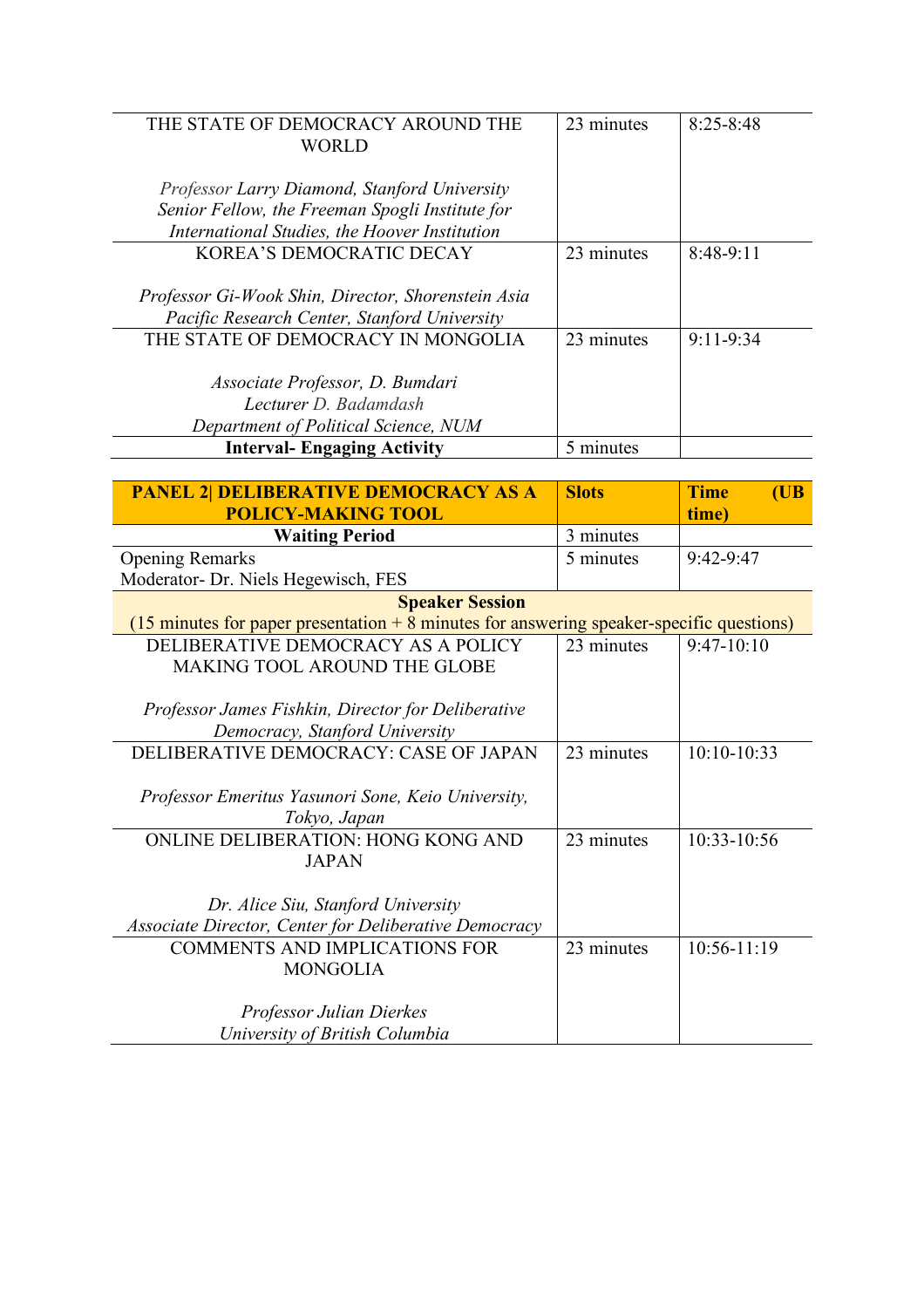## **Day: January 29, 2021 Panel: 3, 4 Time: 8:00 A.M to (Ulaanbaatar time) [https://www.thetimezoneconverter.com/] Duration: 3 hours 42 minutes Venue: Zoom**

| PANEL 3  MONGOLIA'S EVOLVING ELECTORAL                                                             | <b>Slots</b> | <b>Time</b>   |
|----------------------------------------------------------------------------------------------------|--------------|---------------|
| <b>SYSTEM AND ITS IMPACT ON DEMOCRACY</b>                                                          |              | (UB time)     |
| <b>Waiting Period</b>                                                                              | 3 minutes    | 8:00 am       |
| <b>Welcome Note &amp; Session Introduction</b>                                                     | 5-7 minutes  | $8:03-8:10$   |
| Prof. J. Turtogtokh, The Head of the Department of Political                                       |              |               |
| Science, NUM                                                                                       |              |               |
| <b>Welcome Speech</b>                                                                              | 5 minutes    | $8:10-8:15$   |
| Ts. Munkhtsetseg                                                                                   |              |               |
| Lawmaker of State Great Khural,                                                                    |              |               |
| The Parliament of Mongolia                                                                         |              |               |
| <b>Welcome Speech</b>                                                                              | 5 minutes    | $8:15 - 8:20$ |
| Ambassador Michael S. Klecheski                                                                    |              |               |
| U.S. Embassy in Mongolia                                                                           |              |               |
| <b>Opening Remarks</b>                                                                             | 5 minutes    | 8:20-8:25     |
| Moderator-Prof. J. Turtogtokh, The Head of the Department                                          |              |               |
| of Political Science, NUM                                                                          |              |               |
| <b>Speaker Session</b>                                                                             |              |               |
| $(15 \text{ minutes}$ for paper presentation + 8 minutes for answering speaker-specific questions) |              |               |
| PUBLIC FUNDING OF POLITICAL PARTIES: WHAT IS                                                       | 23 minutes   | $8:25 - 8:48$ |
| IT GOOD FOR?                                                                                       |              |               |
|                                                                                                    |              |               |
| Dr. Fernando Casal Bertoa, The University of Nottingham                                            |              |               |
| ELECTION CAMPAIGN FINANCING IN MONGOLIA,                                                           | 23 minutes   | 8:48-9:11     |
| IN THE CASE OF THE RECENT PARLIAMENTARY                                                            |              |               |
| <b>ELECTION 2020</b>                                                                               |              |               |
|                                                                                                    |              |               |
| Dr. D. Enkhtsetseg, Open Society Foundations<br>HISTORICAL/CHRONOLOGICAL ANALYSIS ON               | 23 minutes   | $9:11 - 9:34$ |
| ELECTIONS SYSTEMS (1992-2020) AND                                                                  |              |               |
| RECOMMENDATIONS FOR MONGOLIAN                                                                      |              |               |
| <b>ELECTIONS SYSTEMS</b>                                                                           |              |               |
|                                                                                                    |              |               |
| Associate Professor, E. Gerelt-Od, MNUE                                                            |              |               |
| <b>TRANSFORMATION OF DISTRICT-LEVEL</b>                                                            | 23 minutes   | 9:34-9:57     |
| COMPETITION IN MONGOLIAN ELECTIONS, 1992-                                                          |              |               |
| 2020                                                                                               |              |               |
|                                                                                                    |              |               |
| Associate Professor, Pavel Maškarinec                                                              |              |               |
| Vice Dean for Science and Doctoral Studies                                                         |              |               |
| Faculty of Arts                                                                                    |              |               |
| Jan Evangelista Purkyně University                                                                 |              |               |
| <b>Interval- Engaging activity</b>                                                                 | 5 minutes    |               |
| <b>PANEL 4  COVID-19'S IMPACT ON DEMOCRACY</b>                                                     | <b>Slots</b> |               |